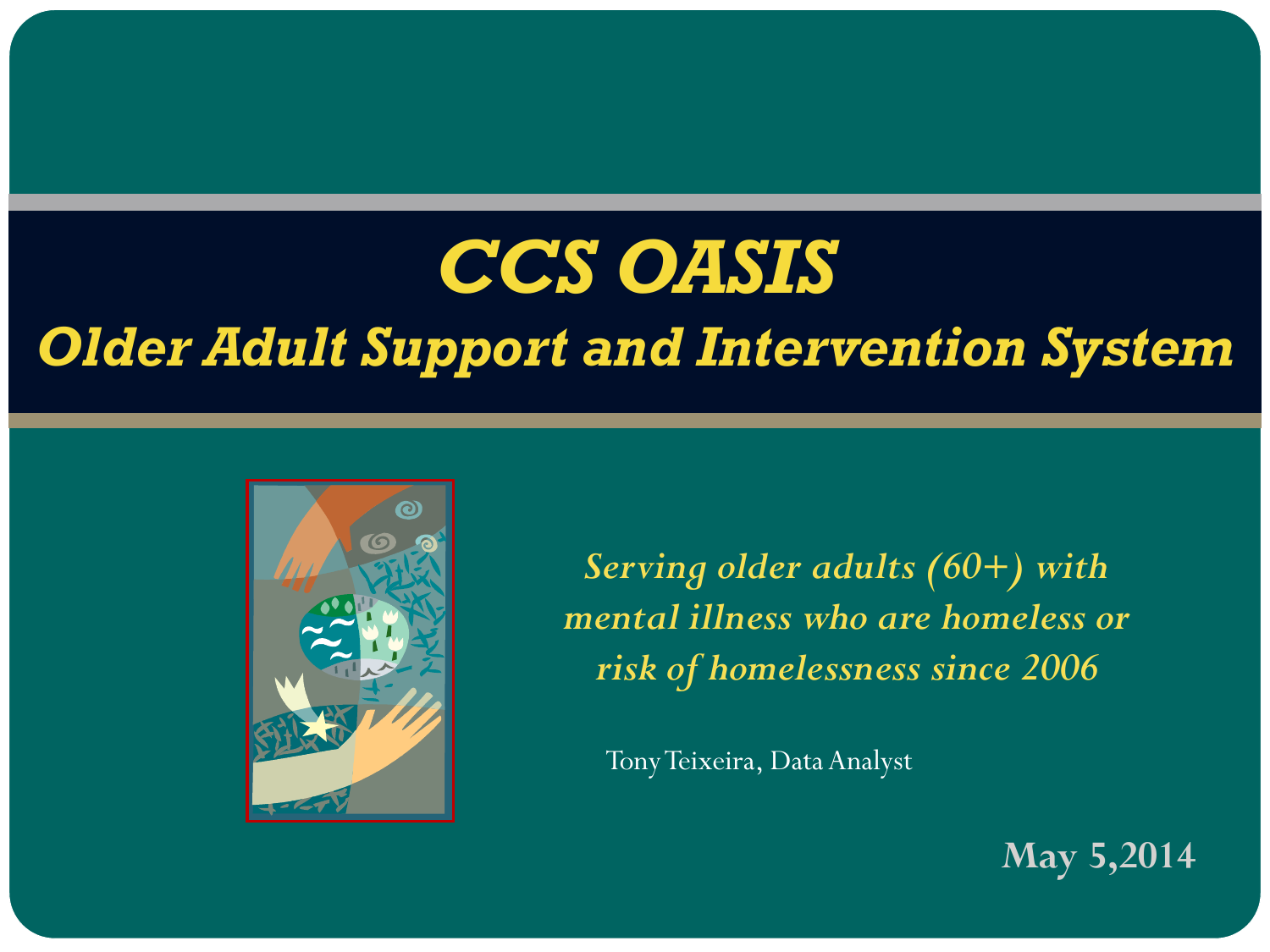

## *Outline*

- **FY 13-14 Update**
- **FY 12-13 Brief Review Pre and Post Enrollment**
- **Primary Care Linkage**
- **Groups**
- **Activity Center Log**
- **PEARLS**
- **Health and Wellness QOL Survey**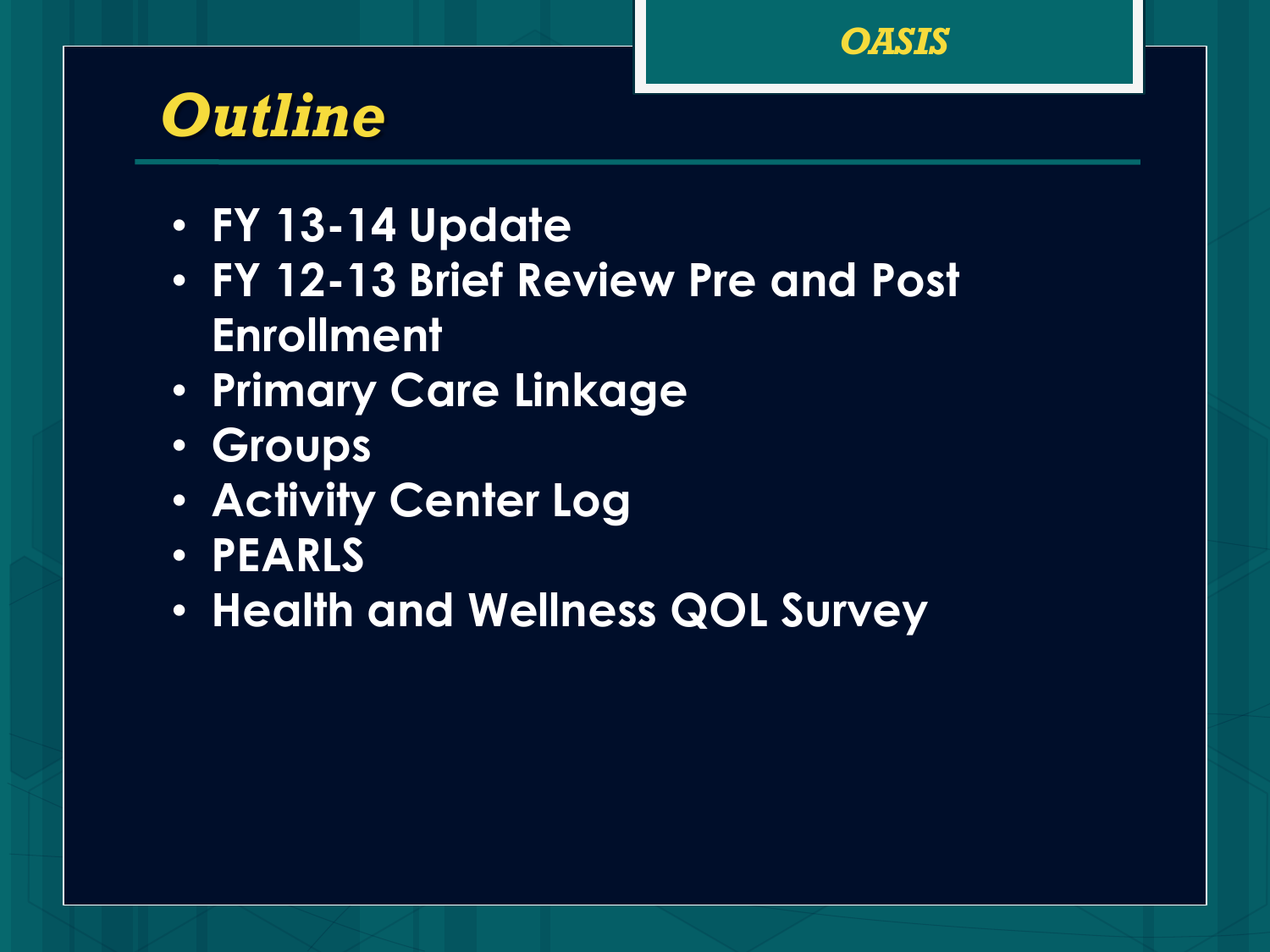

*Census*



 **Served approximately 161 members FY 13-14 Served approximately 145 members/month Approximately 30 referrals per month**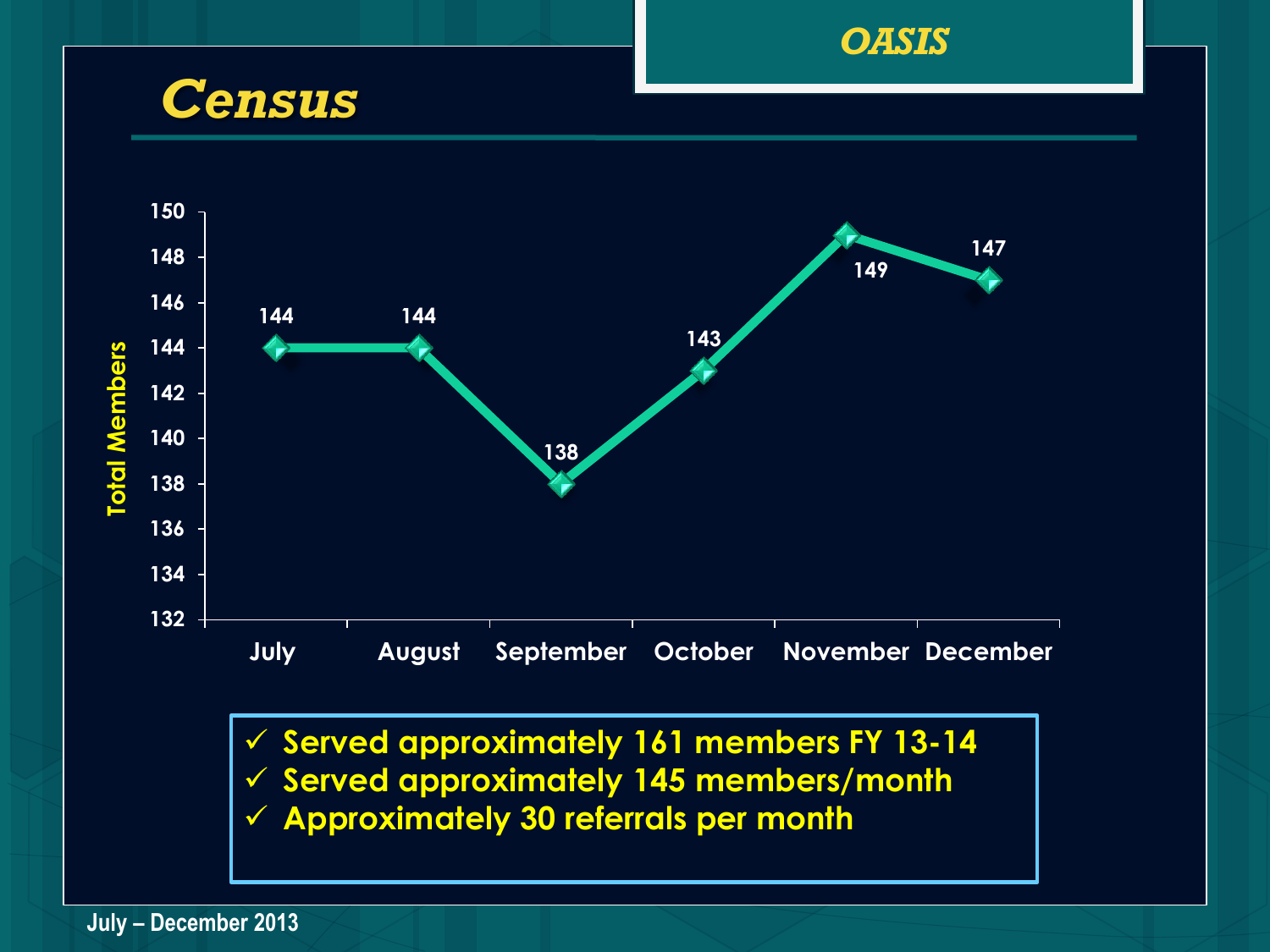

**Orange County set a 10% graduation rate goal for all FSP programs**

 **The OASIS program would require 15 graduations for the fiscal year to attain this goal**

**Fiscal year 2013-2014: 2 Graduations (13% of goal) with an average tenure of 3 years**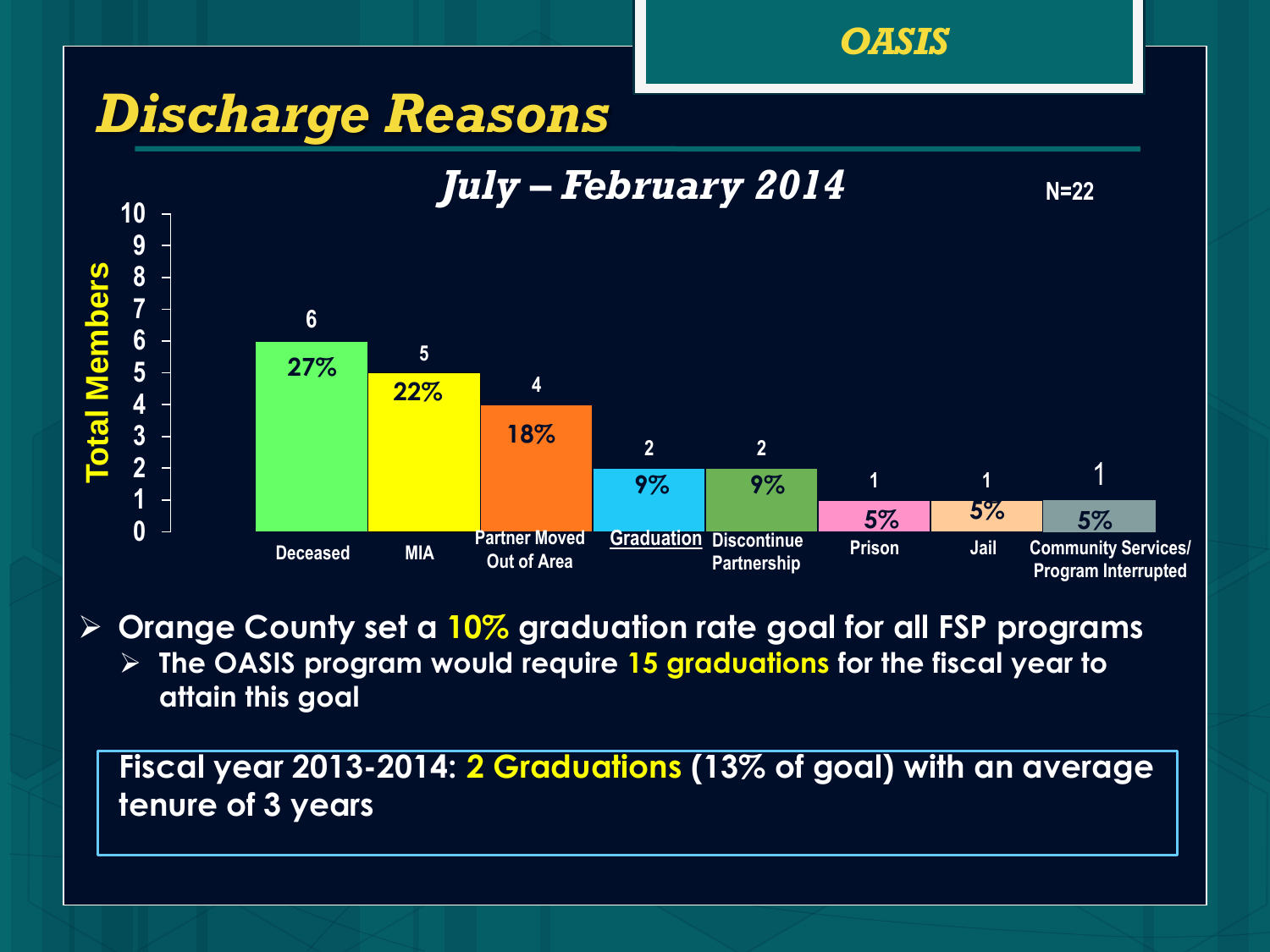### *Housing*

Total Members vs. Total Episodes

**N = 149**

*OASIS*



*February 2014*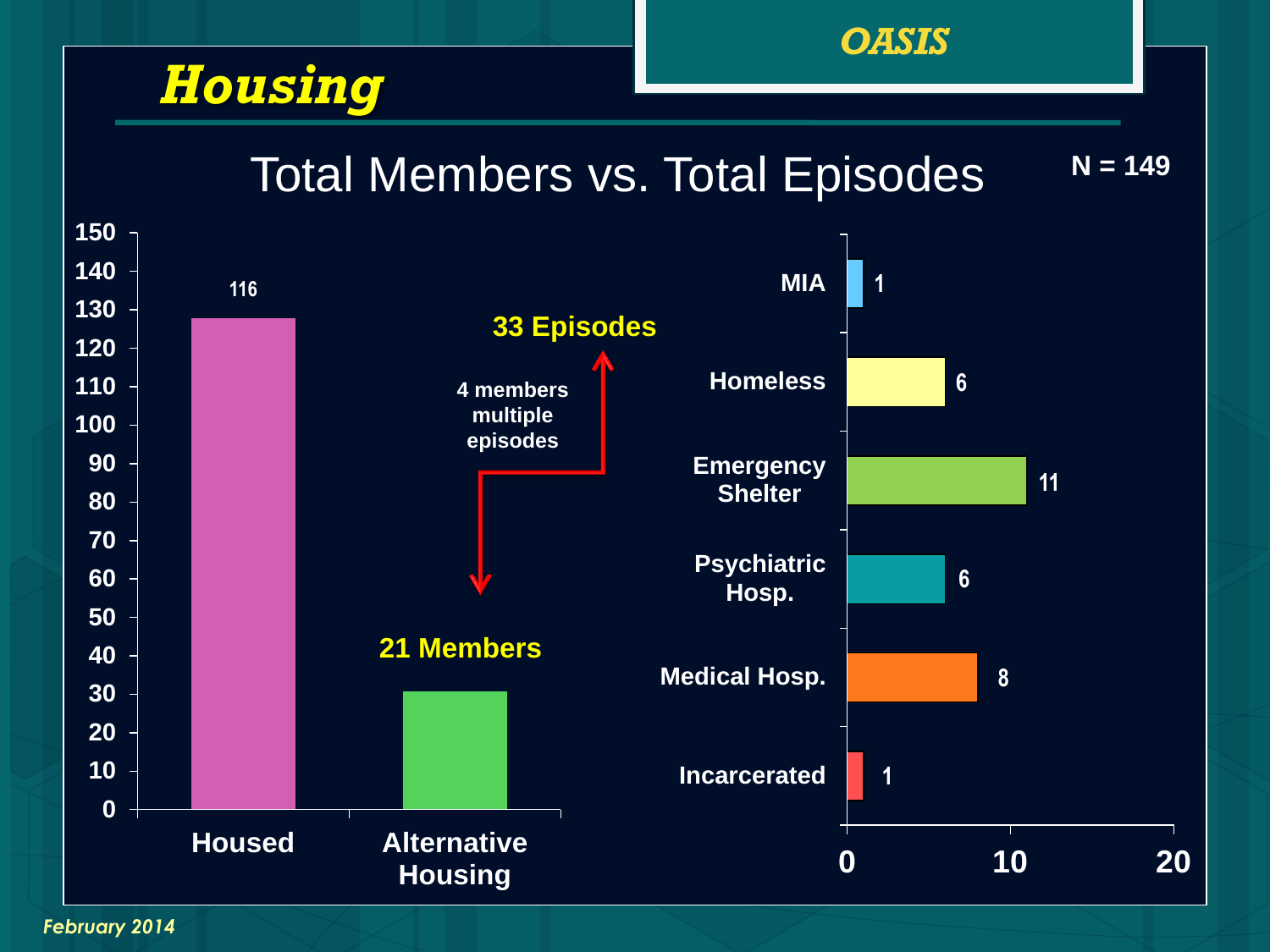#### *OASIS*

#### *Psychiatric Hospital Cost Savings*



**Average cost per day = Adult Inpatient Rates; Data normalized to ensure 12 month history all members enrolled FY 2012-2013**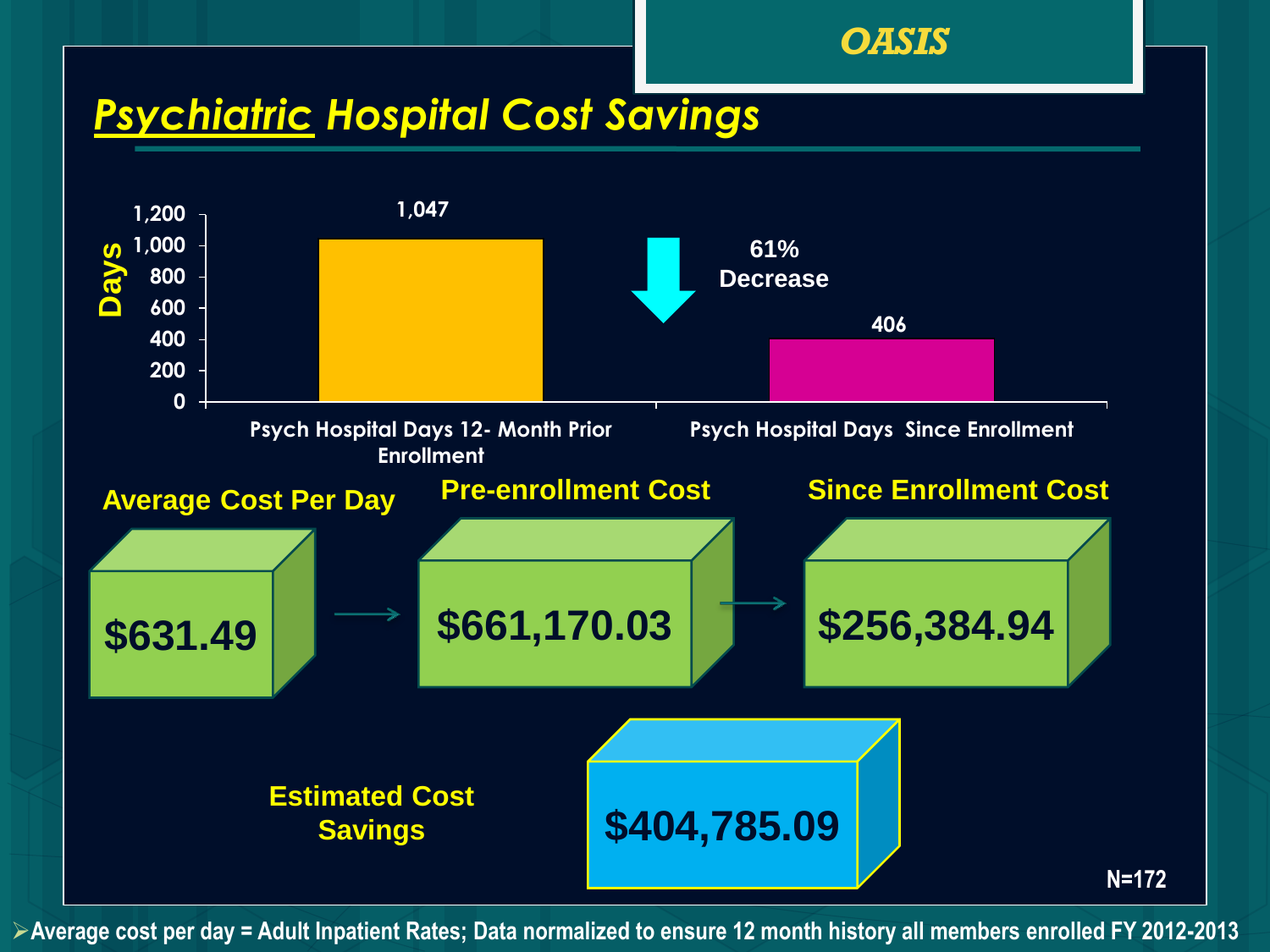

#### *Medical Hospitalizations*



**Data normalized to ensure 12 month history all members enrolled FY 2012-2013**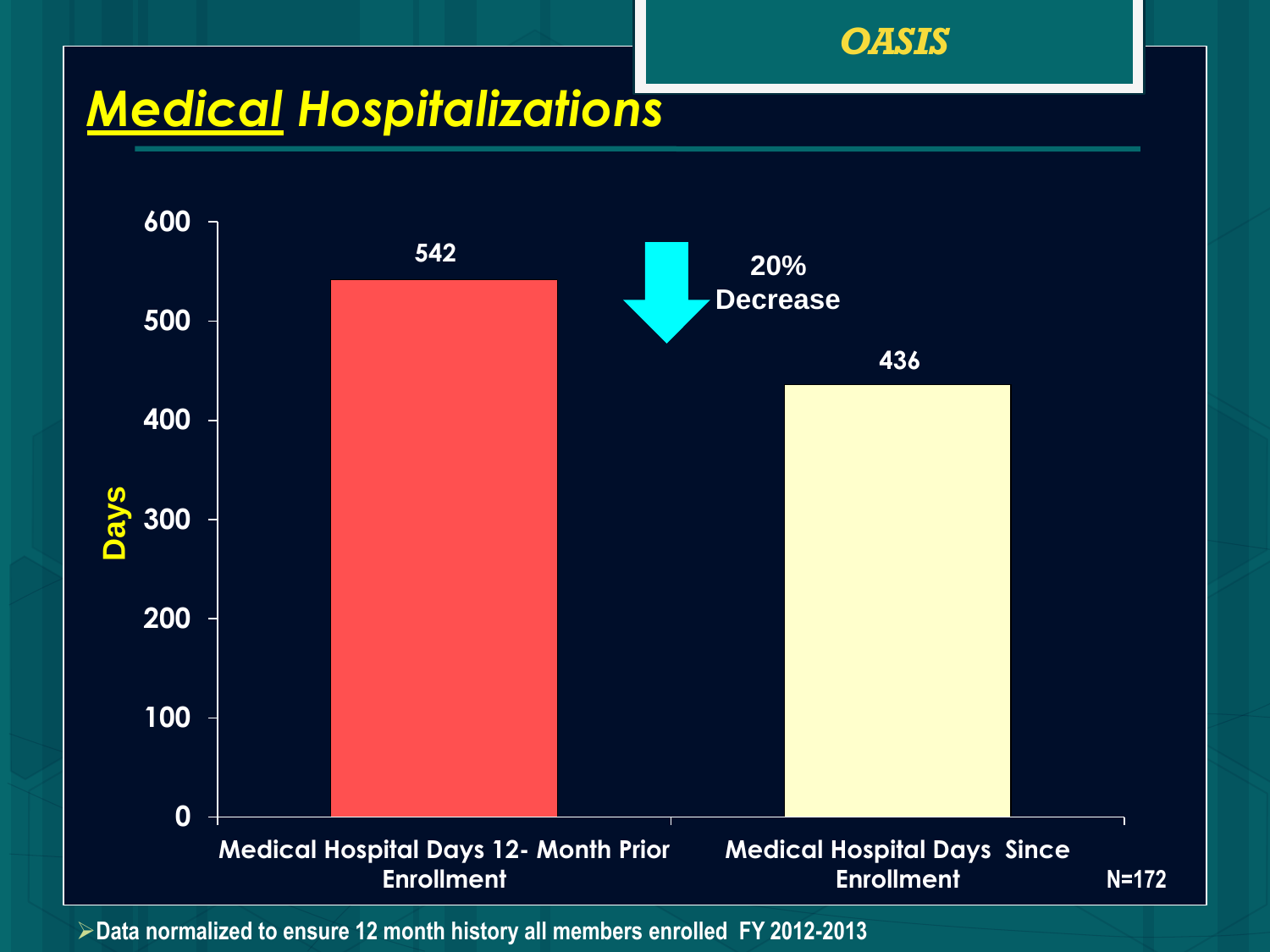#### **Primary Care Linkage**



**N = 143**

*OASIS*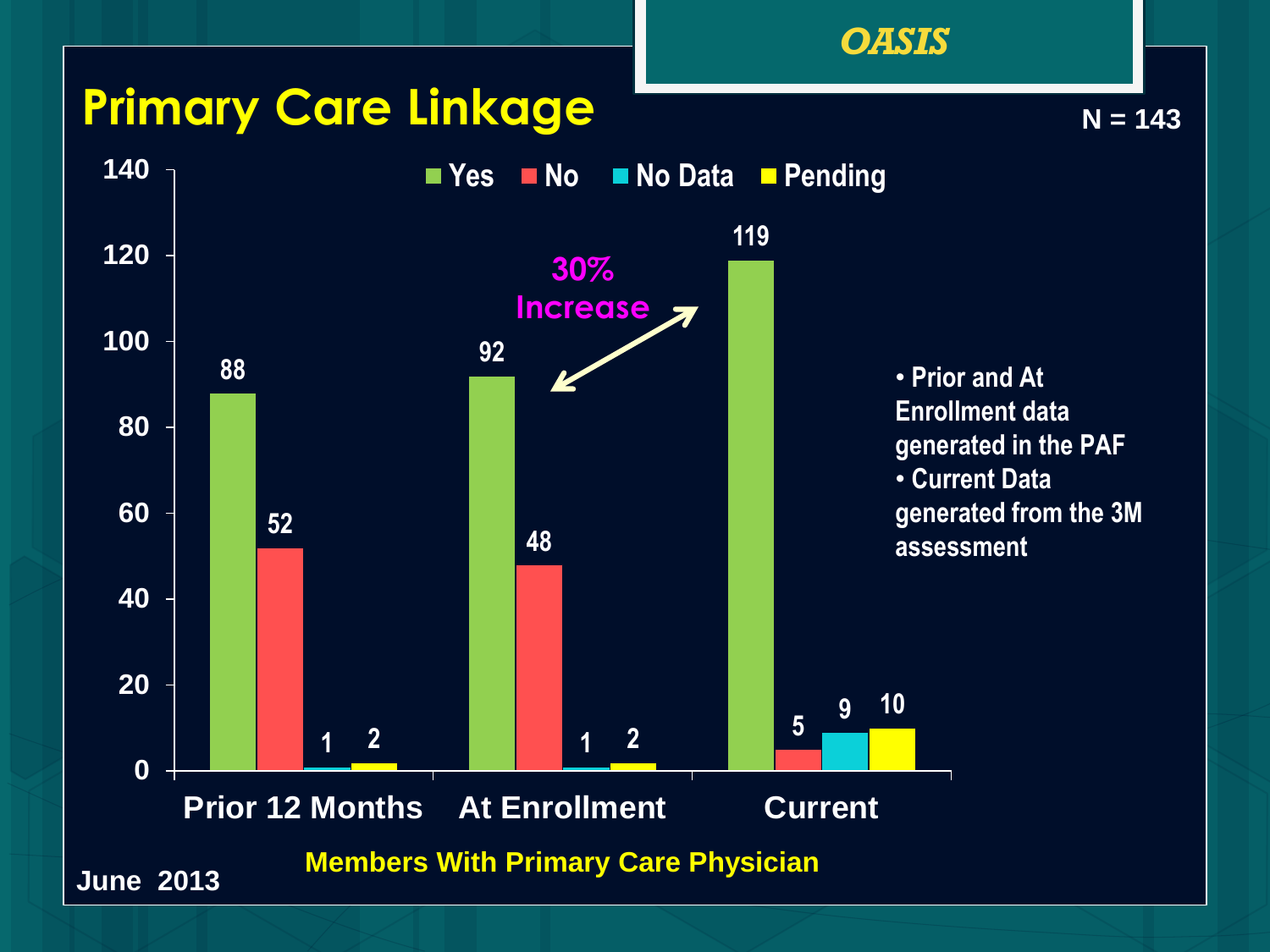*OASIS*

### *Homeless: Total Members*



**Data does not include Emergency Shelter: Data normalized to ensure 12 month history all members enrolled FY 2012-2013**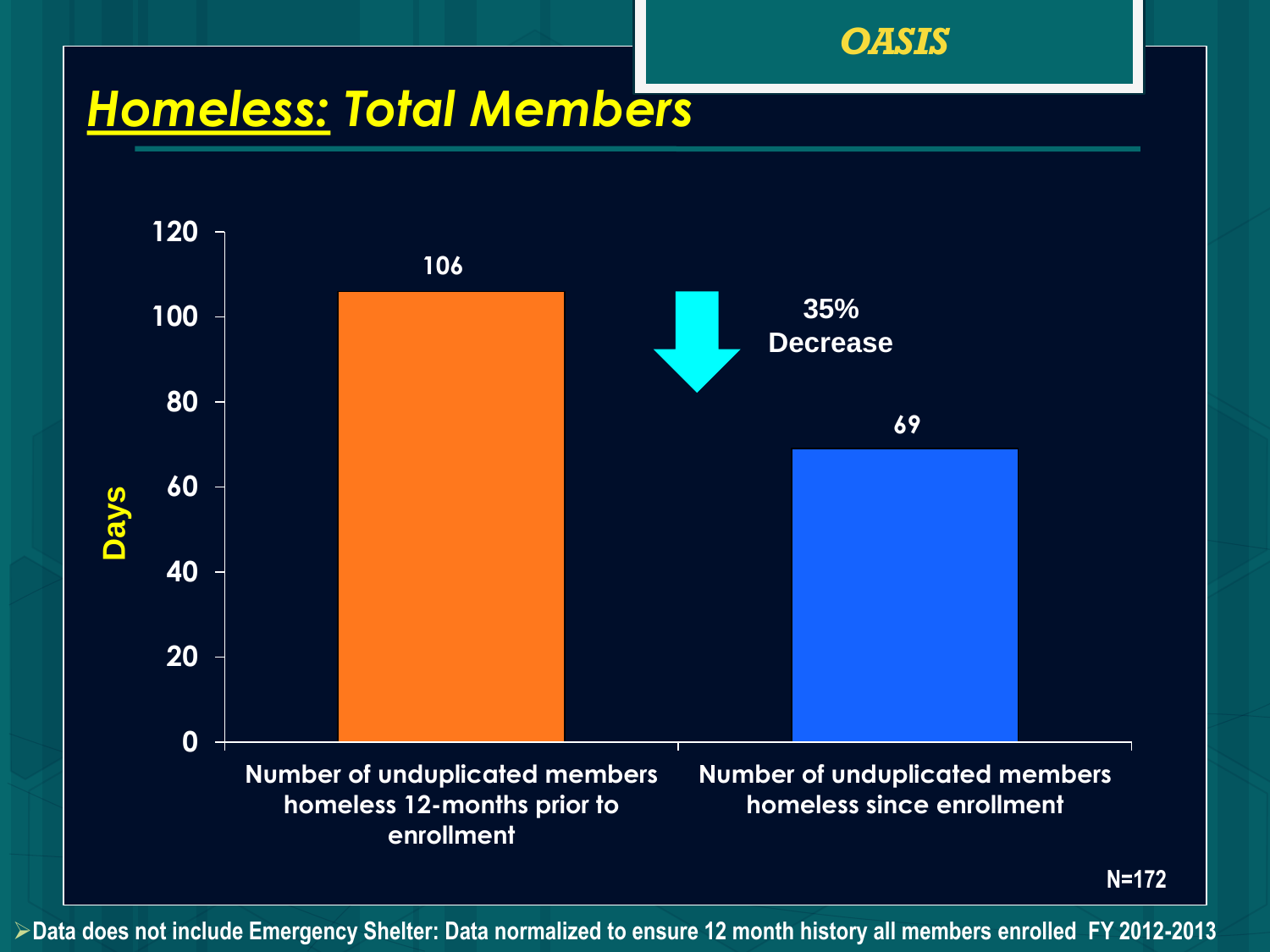

#### *Homeless: Total Days*



**Data does not include Emergency Shelter; Data normalized to ensure 12 month history all members enrolled FY 2012-2013**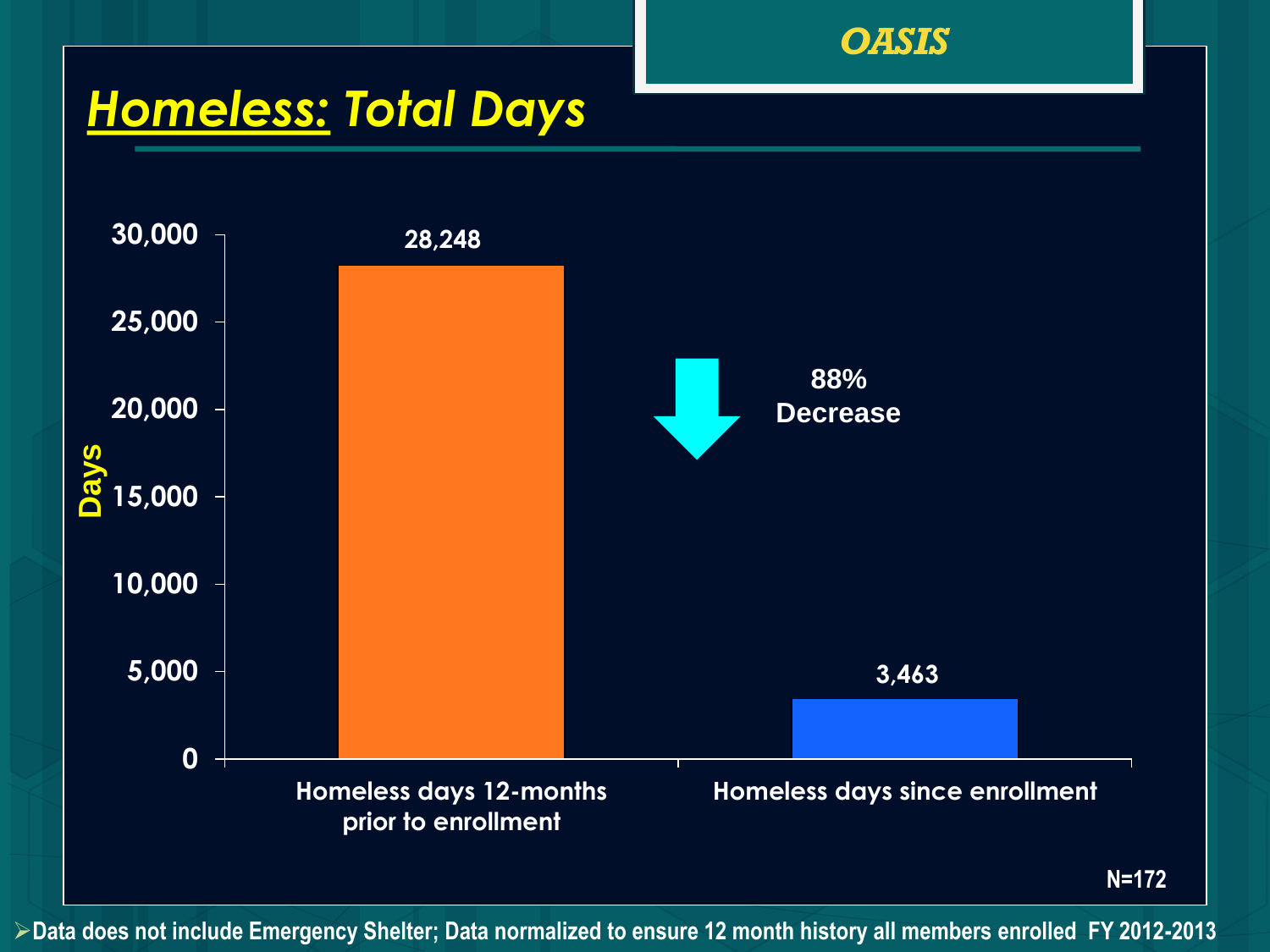

#### *Incarceration Cost Savings*



**Average cost per day = VERA Institute of Justice: The Price of Prisons/California; Data normalized to ensure 12 month history all members enrolled FY 2012-2013**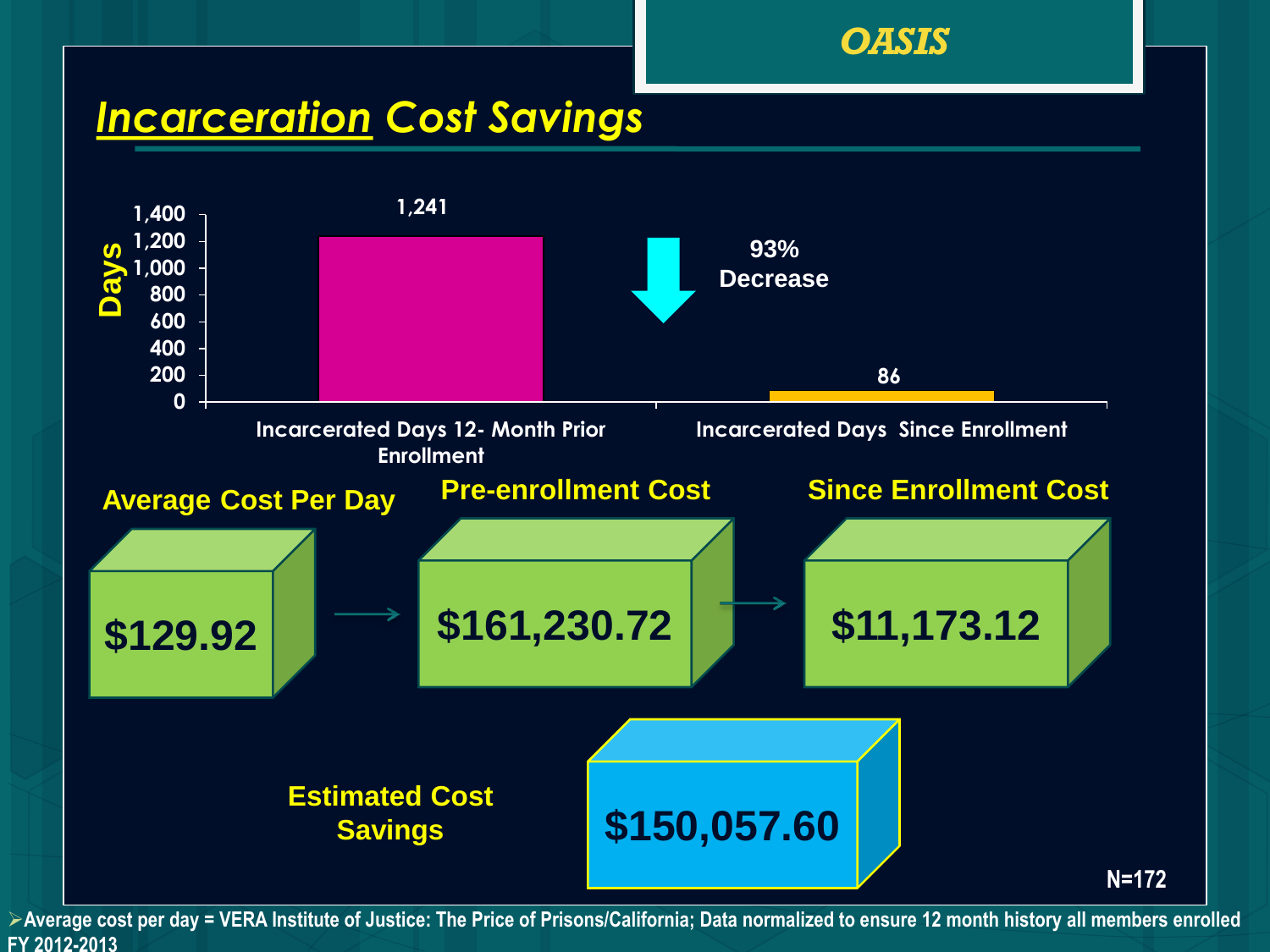## **Activity Center**



*OASIS*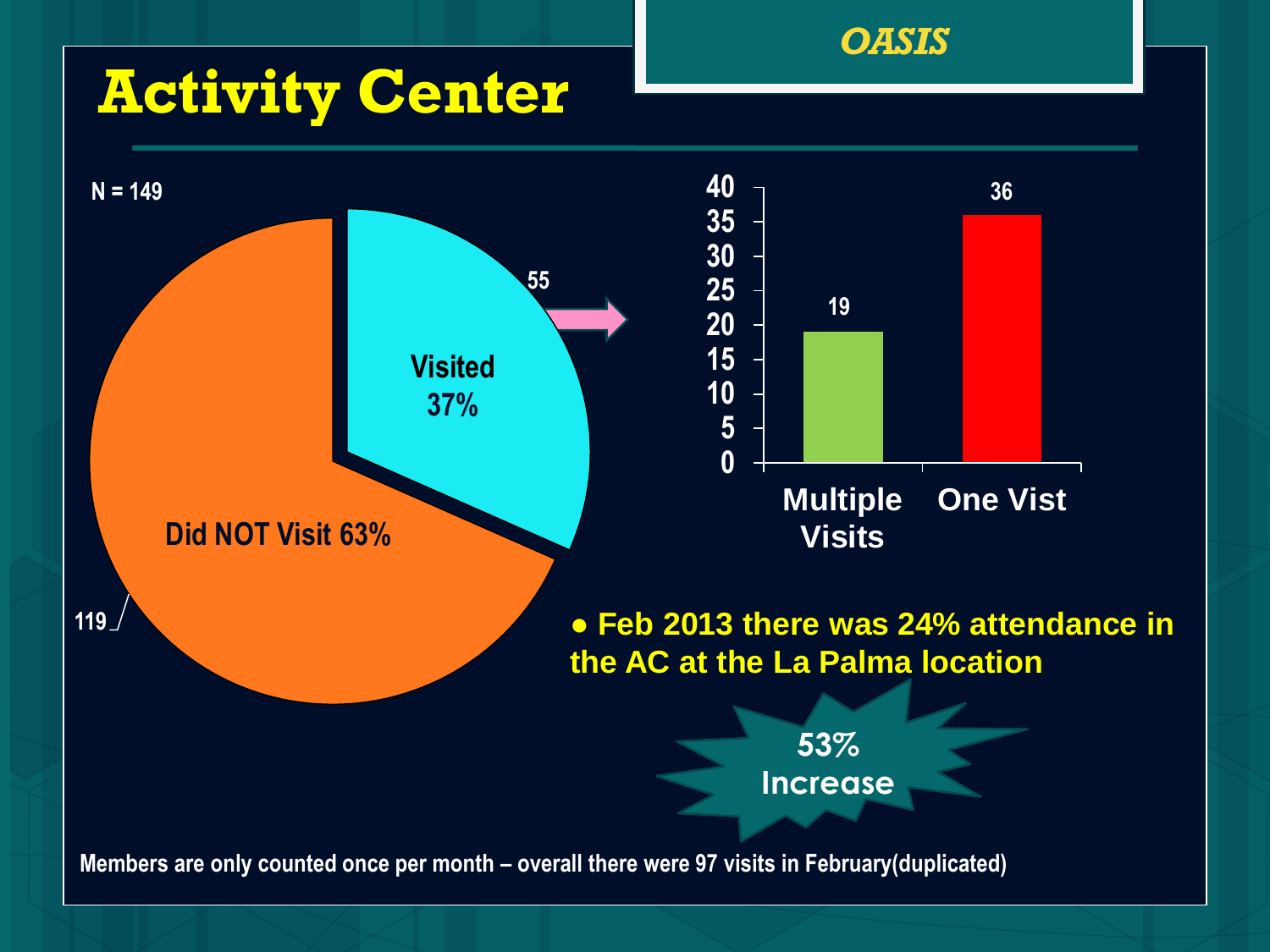

## **Groups**

 **7 exciting active groups OASIS Orientation Preparing for Graduation o** Seeking Safety **o Stepping Stones Men's Legacy Creative Outlet Aging Positively**



#### **ALL 7 groups collecting data for outcomes!**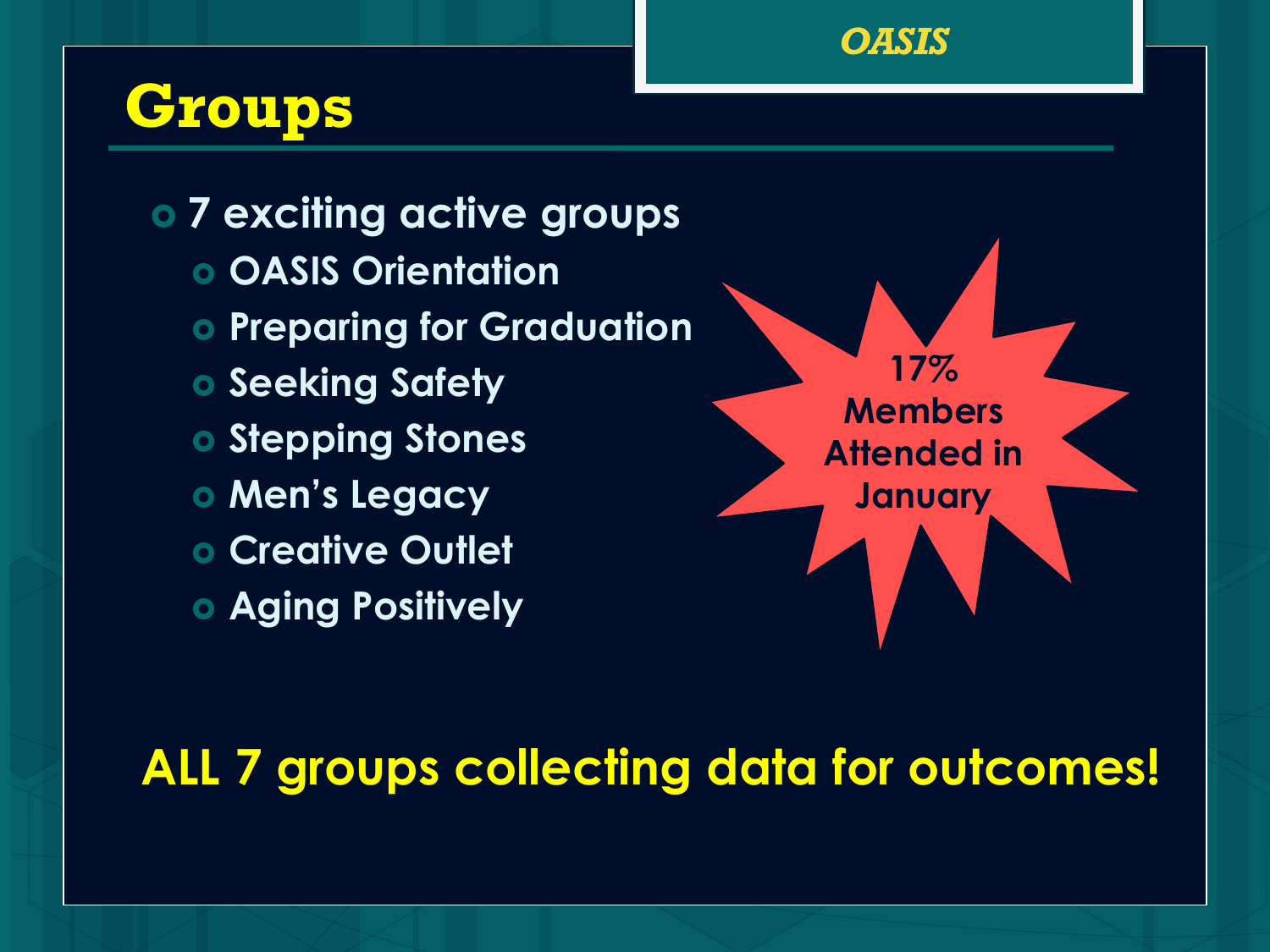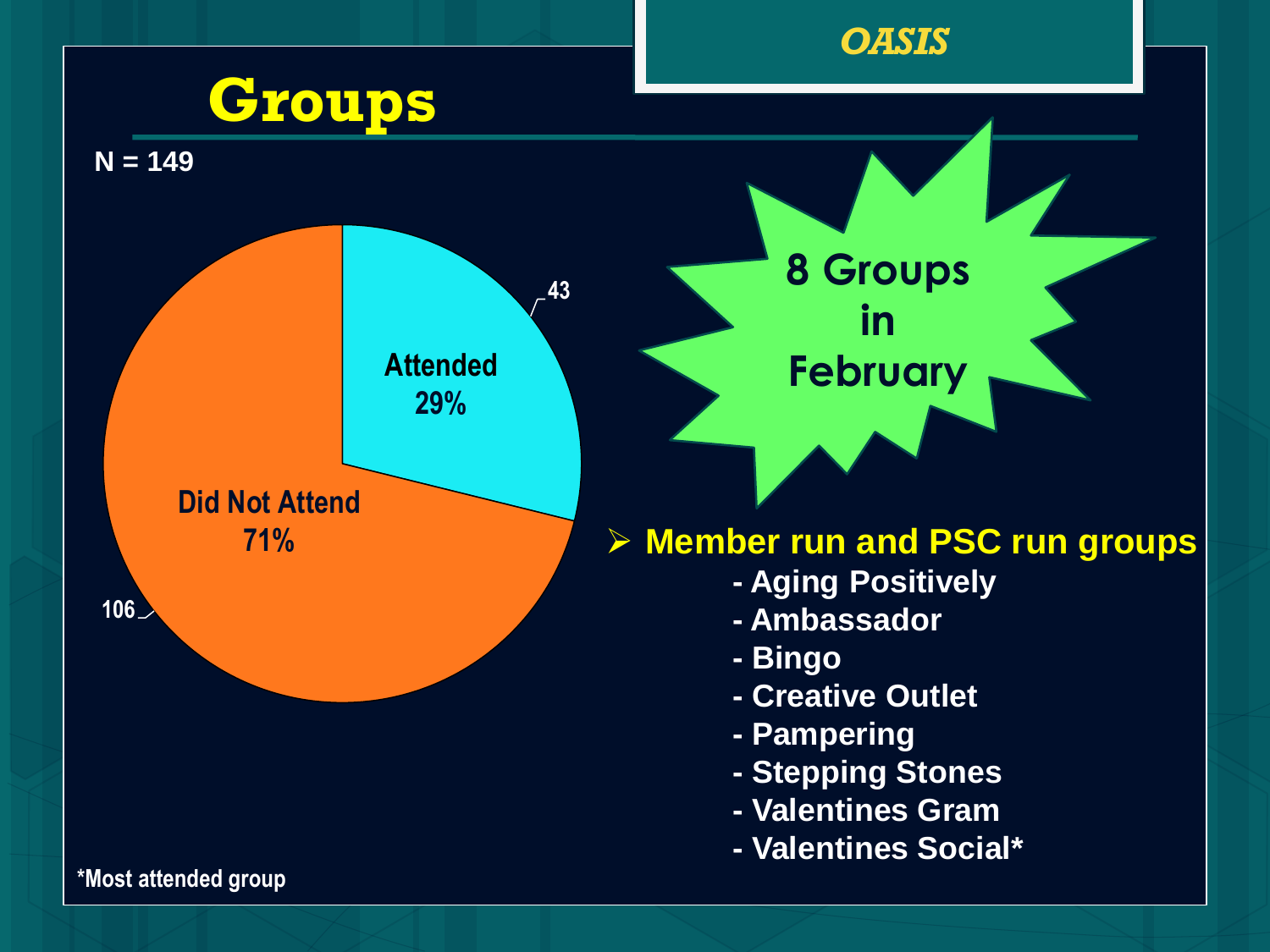

## **Goal #1: Seeking Safety FY 2013-2014 Goal**

- **30% of Seeking Safety participants will experience an increase in use of safe coping skills and a decrease in substance use**
	- **How are we going to achieve it:**
		- **3 trained staff members facilitating groups and coordinating with multidisciplinary team**
		- **Participate will attend 8-10 weekly sessions** 
			- **Safety**
			- **PTSD: Taking Back Your Power**
			- **When Substances Control You**
			- **Detaching From Emotional Pain (Grounding)**
			- **Asking for help**
		- **Pre and Post test assessments utilizing the MAST-**
			- **G, DAST and Safe Coping Skills Scale**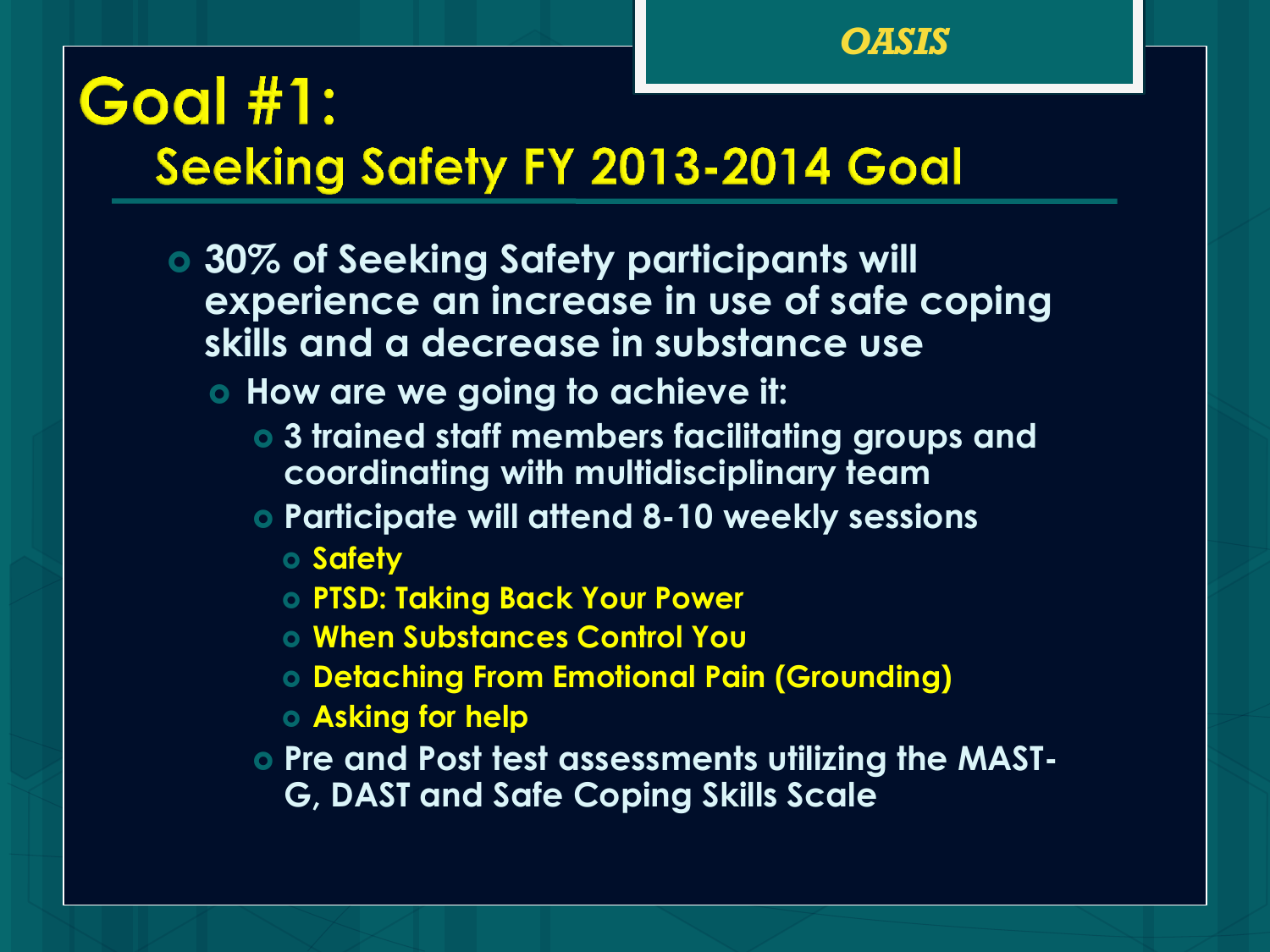

### **Update: Seeking Safety FY 2013-2014 Goal**

- **Goal: 30% of Seeking Safety participants will experience an increase in use of safe coping skills and a decrease in substance use**
- **Currently: 14 members actively participating in Seeking Safety group**
	- **Data (pre and post) for outcomes being collected**
- **Additional staff being trained to lead groups**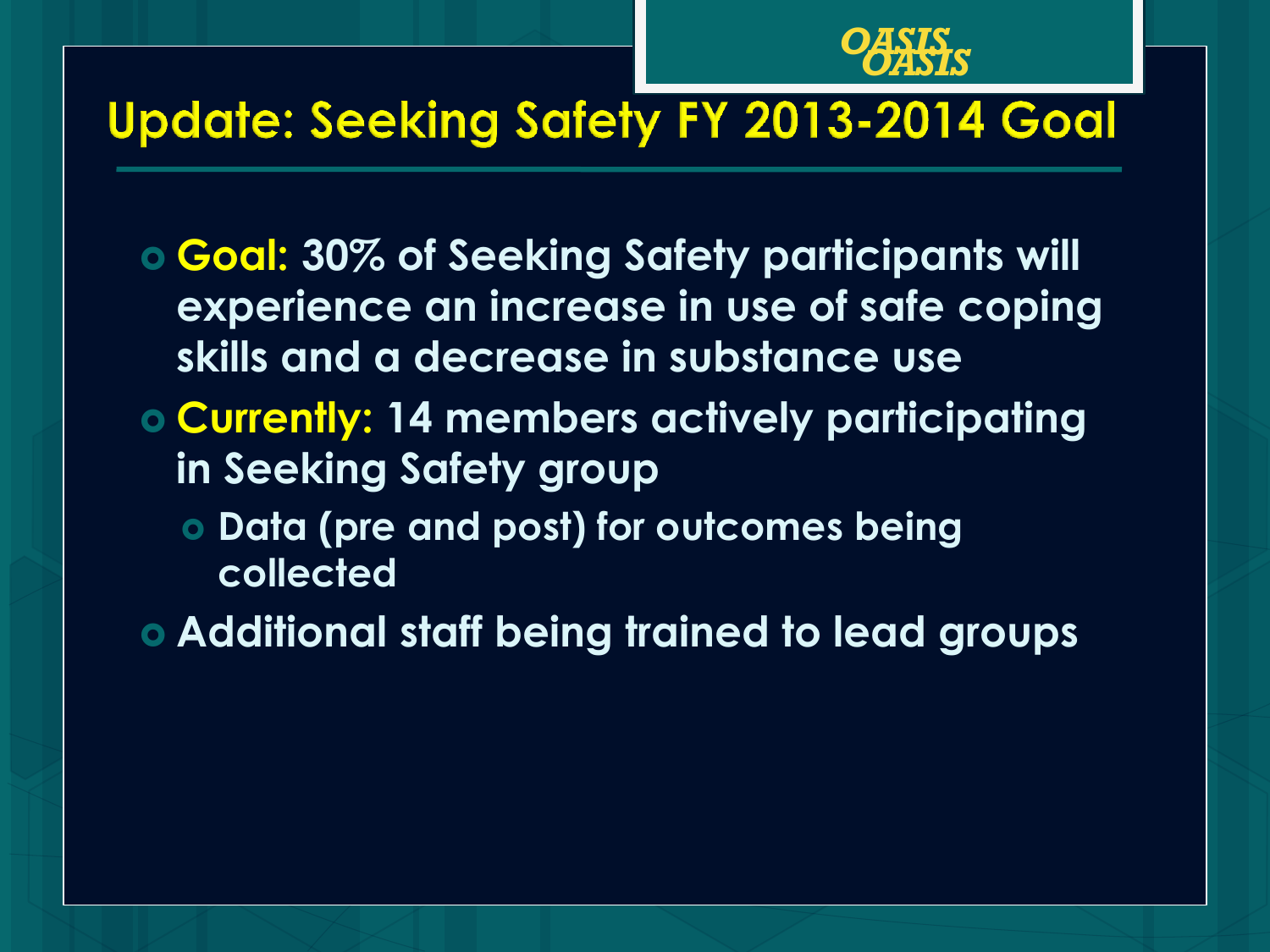

## **Goal #2: PEARLS FY 2013-2014 Goal**

**Goal: 43% of participants will report a decrease in depression severity Currently:** *65%* **of participants report a decrease in depression severity**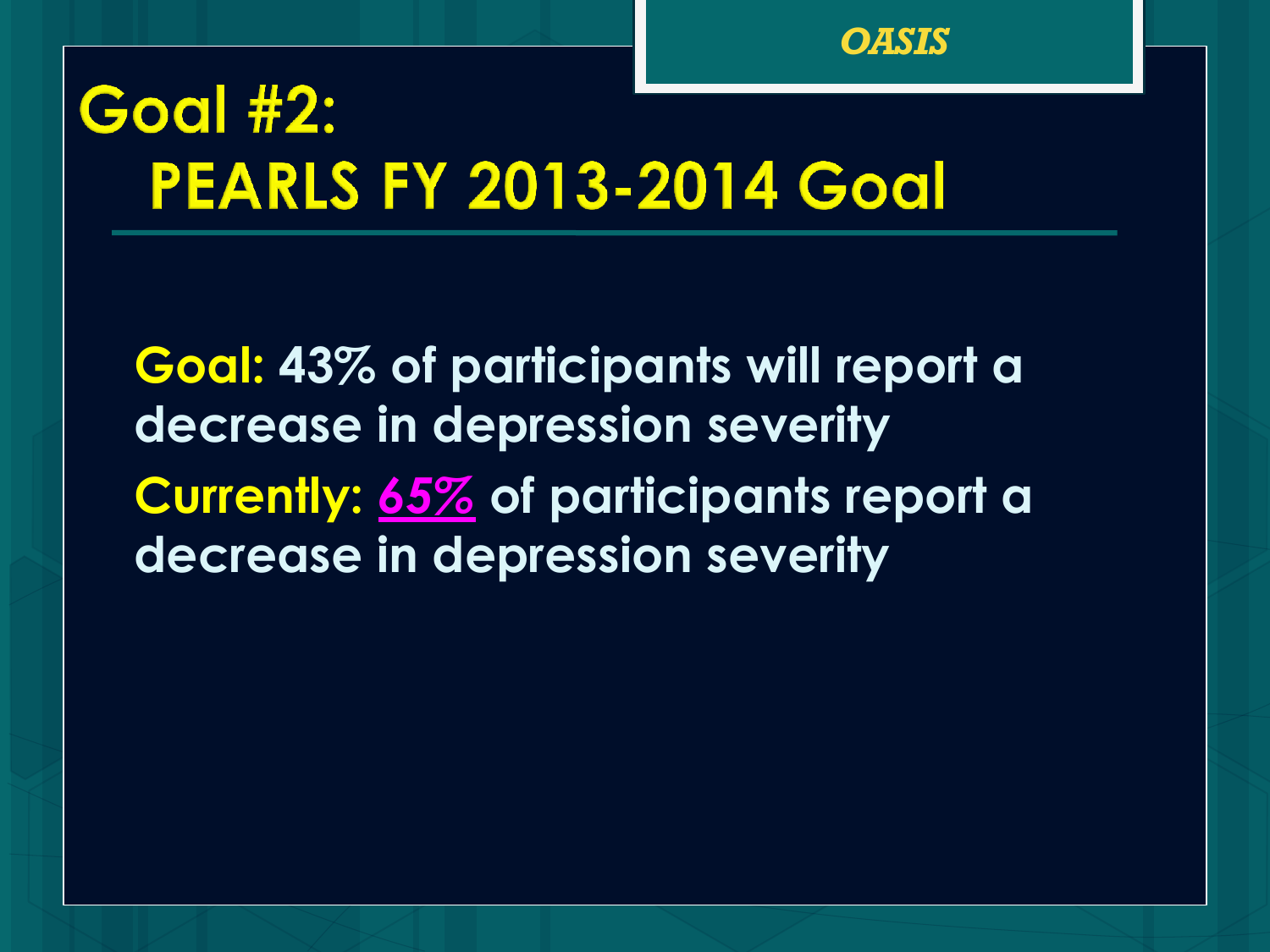## PEARLS Intervention

#### 17 Members With PHQ-9 Assessments\*

*OASIS*

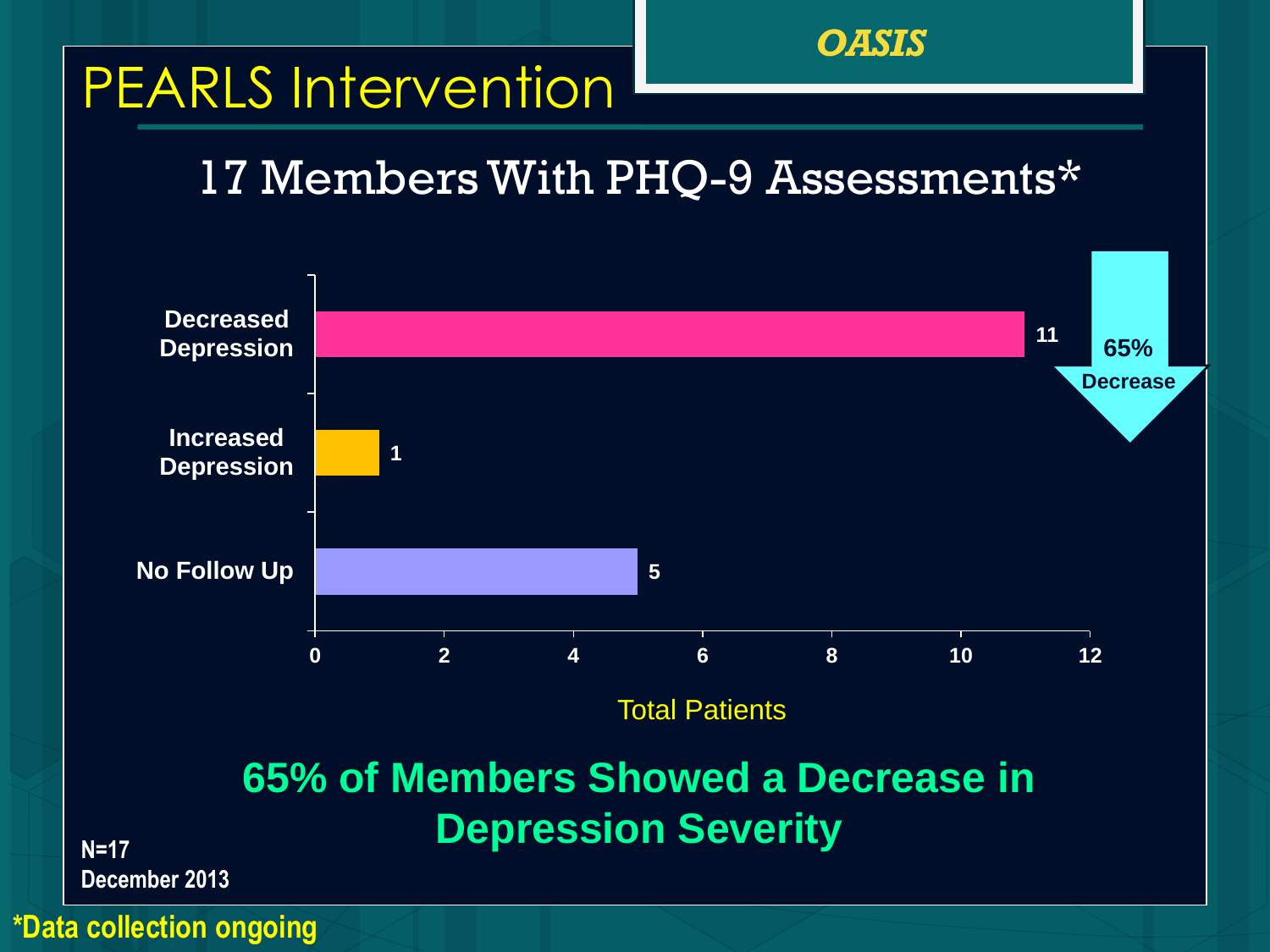## **Program to Encourage Active and Rewarding LiveS (PEARLS): Update**

|                               | <b>Total Members</b> |
|-------------------------------|----------------------|
| <b>Successfully completed</b> |                      |
| <b>Currently active</b>       | 5                    |
| Not appropriate at this time  |                      |
| <b>Declined participation</b> |                      |
| <b>Dropped out</b>            |                      |

 *ALL* **members who have completed PEARLS intervention indicate a decrease in depression severity**

 **Members who have dropped out, were not appropriate, or declined participation are currently being re-engaged**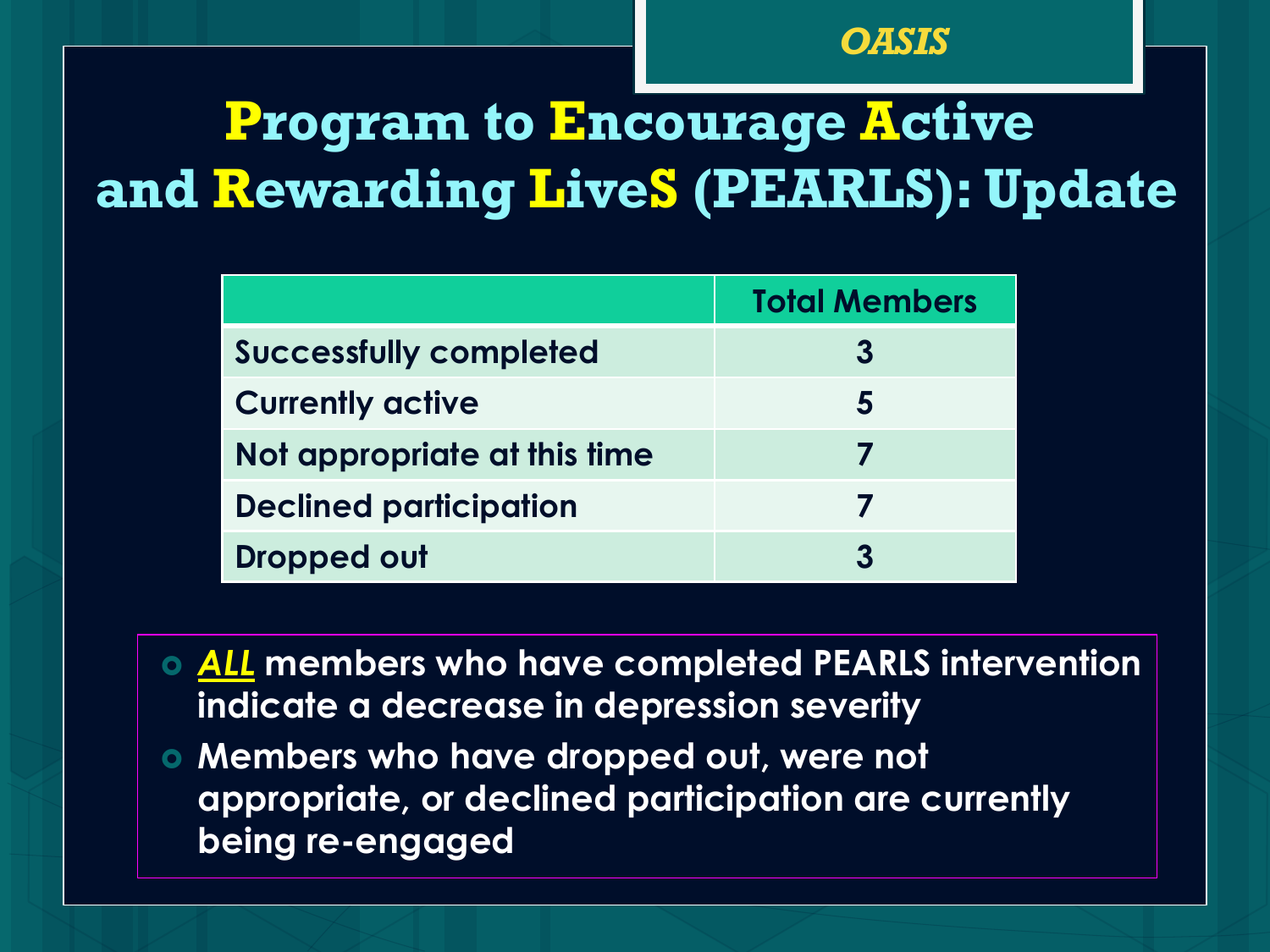

#### **Health and Wellness Assessment**

**Developed by APOD and OC Adult FSP Data Analysts**

- **Validated by Dr. Jonathan Rich**
- **Assessment measures the members own perspective on Quality of Life**

**Administered at OASIS** 

- **Intake**
- **6-Month**
- **Annual**

 **Once adequate data collected hope to analyze both aggregate and individual member data, trends, etc.** 

**Data Collection and Analysis is Ongoing**

**Collected over 300 completed surveys!**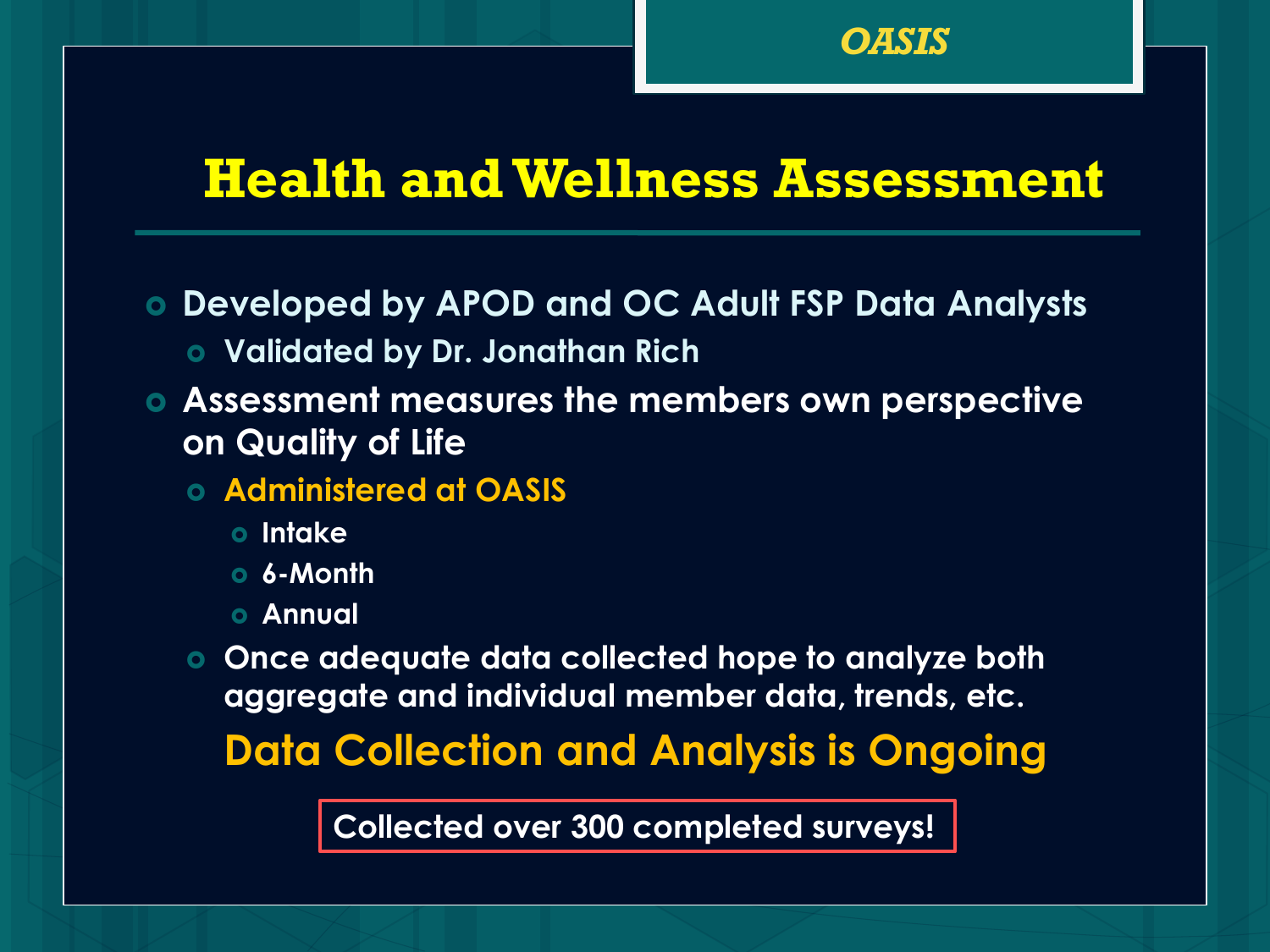#### *Health and Wellness\**



*OASIS*